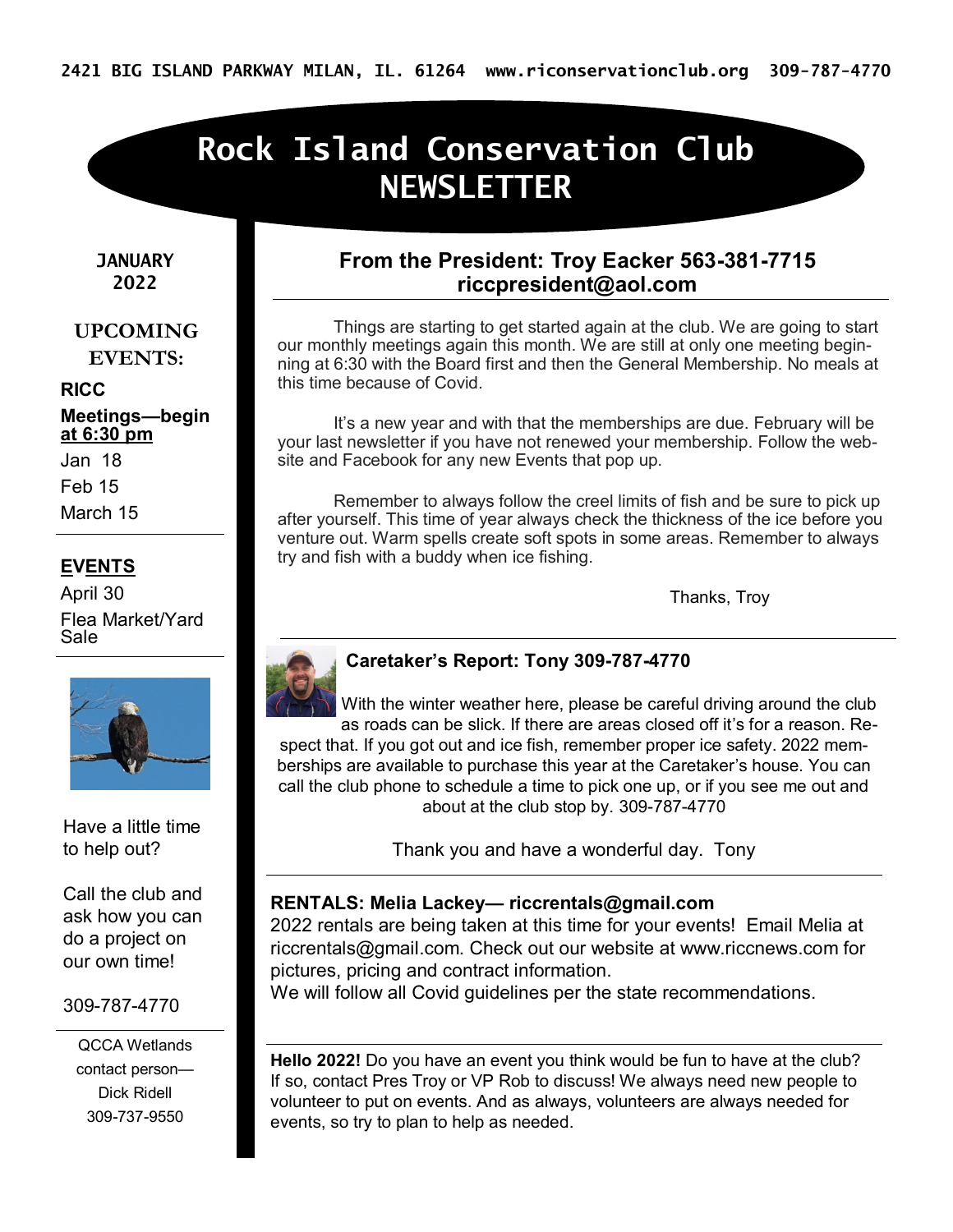

**QCCA Report**—QCCA is in need of volunteers for the Show Season! If you can volunteer 4 hours of your time during a show, you receive free entry to the show, a sandwich, drink and chips during your shift, and the RICC receives \$3 in conservation dollars to be used towards our club! What a great way to give back to your club!

If you and a friend would like to give them a hand, please contact Faith 309-781-8729 or Jerry 309-236-2309. A lot of great shows coming up, so please consider helping the QCCA and the RICC out. Thanks!

#### **Jay or Sue 309-269-1226 or email riccmembership@gmail.com**



Remember: Our membership year is from Jan 1-Dec 31 each calendar year. The RICC is a private club and does not receive any State, Local or Federal funds and that is why you have are able to enjoy the RICC 24/7 365 days a year!

*Fill out the form on the back of this newsletter and send it in, meet with Tony our caretaker and purchase it, OR you can now purchase your 2022 membership at our website www.riconservationclub.org* 

#### **RICC Annual Flea Market/Yard SaleSaturday April 30, 2022 Rain or Shine! 8-3 pm**



**Reservations for the sale will take place in March 2022. Check out our Facebook page and website for updated information.**  Grass Area—\$10 Under Pavilion- \$15 Inside Clubhouse - \$15 Inside Old Clubhouse – This club house has steps to get inside—\$15

### **MONTHLY INFORMATION CORNER**

- $\Diamond$  Your membership has two cards. Member, and Spouse. You must sign your card, cut it out and keep it in your wallet.
- $\Diamond$  The sticker must be affixed to the front windshield of your car. LOCATION is very important. In front of your rear view mirror and below the dark tinted part. This way when we patrol and check vehicles, we know that the sticker will always be located in the center of the front windshield.
- $\Diamond$  Online membership purchase, you can immediately go out and enjoy the club and if one of us stops you and asks for your current membership, just show them your Electronic Receipt on your phone. OR until you get your actual sticker, print out your receipt and place in on your car dash. We patrol and will stop your vehicle and ask to see your CURRENT membership. We do this NOT to harass you, but to ensure that you are a current member and abiding by the RICC rules.
- $\Diamond$  RULE #1 states: )Your membership card must be in your possession at all times while on club property and you must show the card if challenged to do so. Vehicle window decal must be displayed on the windshield below the rear view mirror.) Yearly memberships runs from 1 January thru 31 December. If your vehicle doesn't have current sticker, We will stop you. Show us your current membership card, or your Electronic Receipt, and you are good to go.
- $\Diamond$  Remember that there are a group of designated members that will be patrolling. We could have on our security T-shirts, or our security vests, or we could just stop by and say Hi! Our purpose is to ensure the RICC rules are being followed and everyone is having a great time at our club.
- At the same time IF members are not following club rules, Actions will be taken which could include being asked to leave, membership taken and your name turned over to the RICC Executive Board for action, or if needed, the local Sheriffs department being called to resolve the situation. Violators of club rules will not be tolerated. This is not fair to our RICC Families.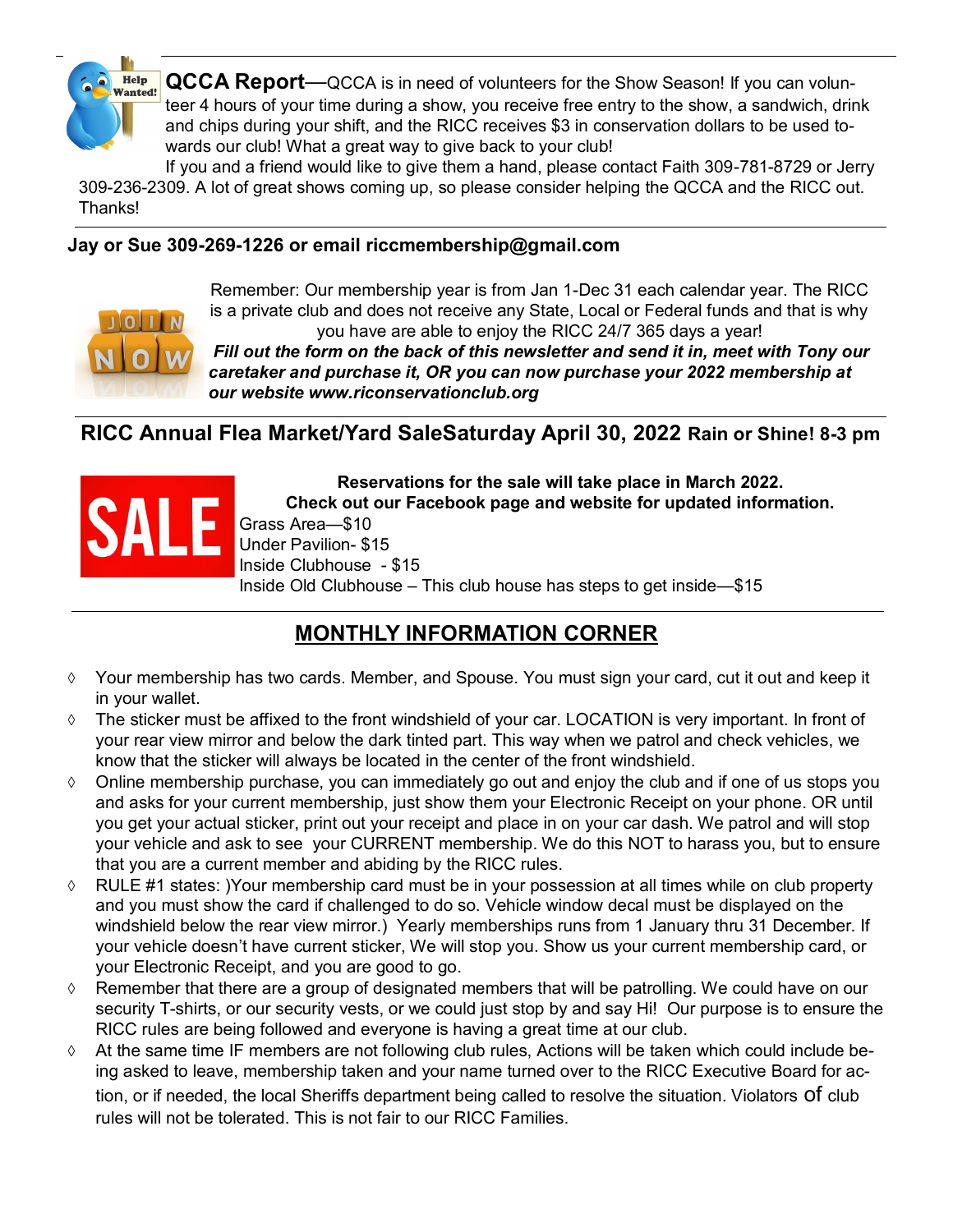

### The Rock Island Conservation Club's Celebration/Memorial Patio is complete!

It is located at the back of the main clubhouse overlooking the lake. A beautiful setting for celebrating one's life.

The RICC is again offering engraved bricks to be set into the new patio. The bricks can be purchased for people that have a love for conservation. Maybe a volunteer for the club that deserves that honor? Or someone that have passed that enjoyed the outdoors.

What a great gift idea for the Holiday!

- Each brick can be personalized with the maximum of two lines
- Bricks are \$35 each. Prepayment is required before bricks can be ordered
- To order please contact Donna 309-236-0476 or djnickell60@gmail.com or mail to RICC Box 3733 Rock Island, IL 61201-3733

*Thank you to Bryan Potts and his team of landscapers to help get the patio completed! Members that volunteer are what keep our club running!*

## **RICC CELEBRATION/MEMORIAL PATIO BRICKS ORDER FORM**

 $\mathcal{L}_\mathcal{L} = \mathcal{L}_\mathcal{L} = \mathcal{L}_\mathcal{L} = \mathcal{L}_\mathcal{L} = \mathcal{L}_\mathcal{L} = \mathcal{L}_\mathcal{L} = \mathcal{L}_\mathcal{L} = \mathcal{L}_\mathcal{L} = \mathcal{L}_\mathcal{L} = \mathcal{L}_\mathcal{L} = \mathcal{L}_\mathcal{L} = \mathcal{L}_\mathcal{L} = \mathcal{L}_\mathcal{L} = \mathcal{L}_\mathcal{L} = \mathcal{L}_\mathcal{L} = \mathcal{L}_\mathcal{L} = \mathcal{L}_\mathcal{L}$ 

NAME for whom brick is purchased: Two line minimum ( In honor of, memory of)

|                                             |                                                                                                                                                                                                                               | No. of Bricks: Cost for each Brick \$35.00 Total Content Content Cost for each Brick \$35.00 Total |  |  |
|---------------------------------------------|-------------------------------------------------------------------------------------------------------------------------------------------------------------------------------------------------------------------------------|----------------------------------------------------------------------------------------------------|--|--|
| <b>Checks made out to: RICC Brick Patio</b> |                                                                                                                                                                                                                               |                                                                                                    |  |  |
|                                             |                                                                                                                                                                                                                               |                                                                                                    |  |  |
|                                             |                                                                                                                                                                                                                               |                                                                                                    |  |  |
|                                             |                                                                                                                                                                                                                               |                                                                                                    |  |  |
|                                             |                                                                                                                                                                                                                               |                                                                                                    |  |  |
|                                             | EMAIL CONSULTER AND ACCOUNT OF THE RESIDENCE OF THE RESIDENCE OF THE RESIDENCE OF THE RESIDENCE OF THE RESIDENCE OF THE RESIDENCE OF THE RESIDENCE OF THE RESIDENCE OF THE RESIDENCE OF THE RESIDENCE OF THE RESIDENCE OF THE |                                                                                                    |  |  |
|                                             |                                                                                                                                                                                                                               |                                                                                                    |  |  |

#### **Hello 2022!**

Do you have an event you think would be fun to have at the club? If so, contact Pres Troy or VP Rob to discuss! We always need new people to volunteer to put on events. And as always, volunteers are always needed for events, so try to plan to help as needed.